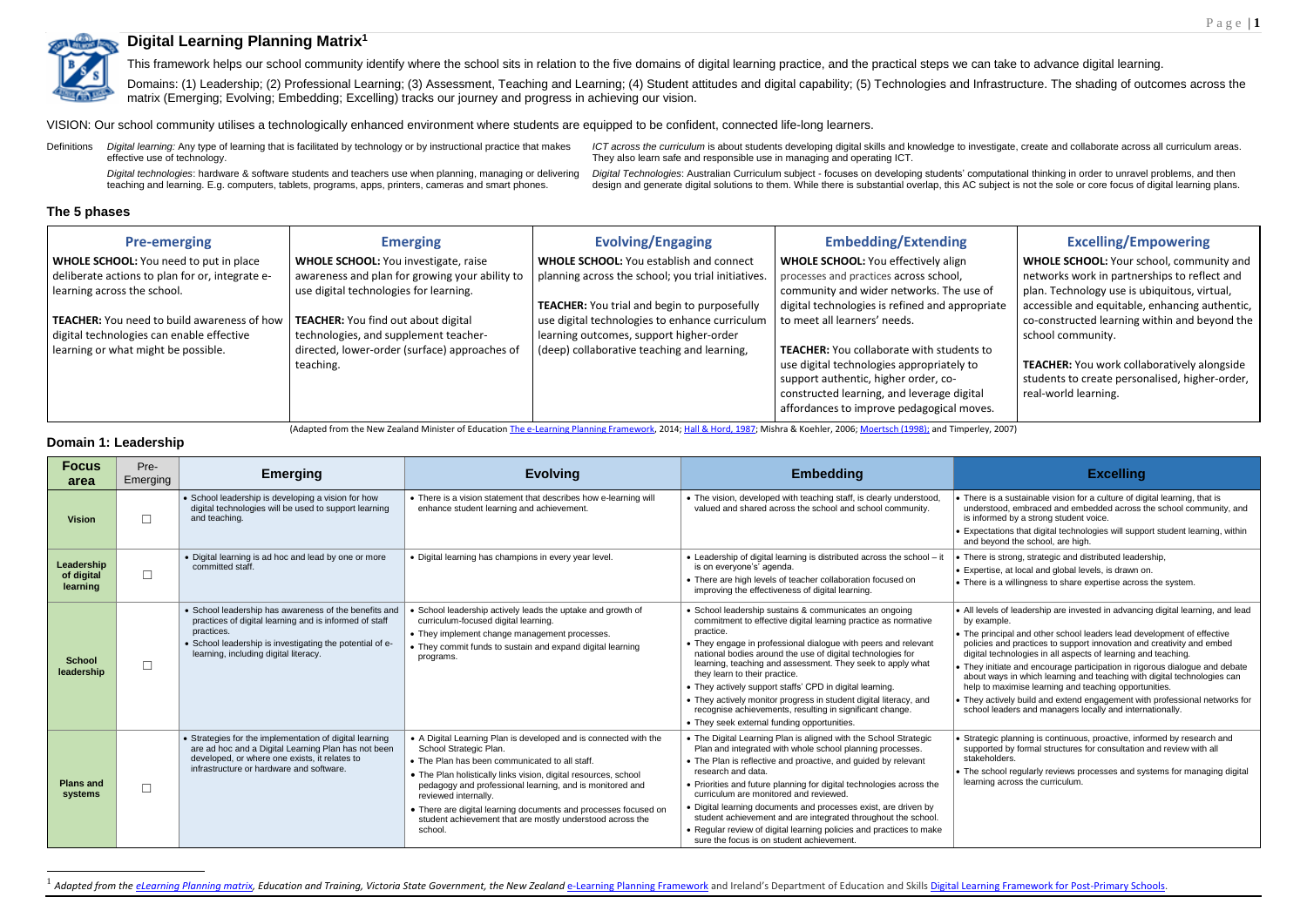ers design and use a variety of digital technologies for assessment of deeligit and assessment for learning and regularly evaluate their  $\nu$  and reliability.

ine environment enables connections between planned learning ences, personal learning goals and assessment criteria and data, utilise feedback about each student's learning from peers, rs and the wider school community.

e of tools are used in the assessment process, including prative tools, running records, ongoing visual-thinking maps, ed-voice feedback, podcasts, blogs and wikis.

portfolios are used by all students and teachers for reflection and esponse feedback, and to showcase evidence of learning.

ement and progress data are stored in accessible online locations ualised (such as through data walls) to enable ready identification gress and trends.

# **Domain 2: Professional learning**

| <b>Focus</b><br>area                         | Pre-<br>Emerging | <b>Emerging</b>                                                                                                                                                                                                             | <b>Evolving</b>                                                                                                                                                                                                                                                                                                                                                                                                                    | <b>Embedding</b>                                                                                                                                                                                                                                                                                                                                                                                                                                                                                                                                                                                                                                                                                                                                                                                                                                                                                                                                                                                                                                                                                                                  | <b>Excelling</b>                                                                                                                                                                                                                                                                                                                                                                                                                                                                                                                                                                                                                                                                                                                                                                       |
|----------------------------------------------|------------------|-----------------------------------------------------------------------------------------------------------------------------------------------------------------------------------------------------------------------------|------------------------------------------------------------------------------------------------------------------------------------------------------------------------------------------------------------------------------------------------------------------------------------------------------------------------------------------------------------------------------------------------------------------------------------|-----------------------------------------------------------------------------------------------------------------------------------------------------------------------------------------------------------------------------------------------------------------------------------------------------------------------------------------------------------------------------------------------------------------------------------------------------------------------------------------------------------------------------------------------------------------------------------------------------------------------------------------------------------------------------------------------------------------------------------------------------------------------------------------------------------------------------------------------------------------------------------------------------------------------------------------------------------------------------------------------------------------------------------------------------------------------------------------------------------------------------------|----------------------------------------------------------------------------------------------------------------------------------------------------------------------------------------------------------------------------------------------------------------------------------------------------------------------------------------------------------------------------------------------------------------------------------------------------------------------------------------------------------------------------------------------------------------------------------------------------------------------------------------------------------------------------------------------------------------------------------------------------------------------------------------|
| <b>Staff</b><br>capability<br>survey         | $\Box$           | • The school is planning to complete a digital<br>learning survey and analyse the data to inform<br>professional learning.                                                                                                  | • Teachers participate in a digital learning survey<br>and develop professional learning goals.<br>• Digital learning survey data is analysed and<br>used to inform a school professional learning<br>strategy.                                                                                                                                                                                                                    | • The digital learning survey and learning continuum is used by teachers to set<br>and implement professional learning goals which are linked to individual plans<br>and the school strategic priorities.<br>• The data is analysed annually to inform school strategic planning and the<br>professional learning strategy.                                                                                                                                                                                                                                                                                                                                                                                                                                                                                                                                                                                                                                                                                                                                                                                                       | • The impact of professional learning in the use of digital technologies within the<br>school is evident in improved results in the whole-of-school annual data<br>collection, including the digital learning survey and student achievement data.                                                                                                                                                                                                                                                                                                                                                                                                                                                                                                                                     |
| <b>Teacher</b><br>digital<br>capability      | $\Box$           | • Growing confidence and capability in using a<br>range of common digital technologies.                                                                                                                                     | • Teachers' capabilities enable them to access &<br>use digital information, applications & devices in<br>classroom.<br>• Staff have a positive attitude to improving and<br>learning new digital skills.                                                                                                                                                                                                                          | • Teachers have the capability to access and use digital information, and a wide<br>range of applications and devices, and apply these appropriately in the whole<br>spectrum of learning and teaching contexts.<br>• Teachers are aware of their digital capability and recognise they do not have to<br>be expert in all technologies always.<br>• Teachers know how the digital tools available can enhance or transform the<br>content, how it's delivered to students, and how students can interact with it.<br>• Staff can confidentially take up new technologies and new ways of using them<br>to enhance student learning and teaching practices.                                                                                                                                                                                                                                                                                                                                                                                                                                                                       | • All established teachers possess high level of digital capabilities and apply<br>them intuitively to ensure highly effective learning and teaching.<br>• Staff are committed to ongoing advancement of technical skills and<br>technology-enhanced learning.<br>• New teachers are rapidly upskilled and mentored.                                                                                                                                                                                                                                                                                                                                                                                                                                                                   |
| <b>Professional</b><br>learning<br>processes | $\Box$           | • Individual staff members undertake ad hoc<br>professional learning activities.<br>• Professional learning focuses more on technical<br>skills rather than using digital technologies to<br>support learning and teaching. | • Targeted professional learning builds the<br>capability of champions across the school.<br>• There are pockets of teachers working<br>collaboratively on professional learning activities<br>focused on effective learning and teaching with<br>digital technologies.<br>• Professional learning provided to all staff to build<br>confidence and proficiency in using digital<br>technologies to improve learning and teaching. | • Teachers engage in professional development to help them select and align<br>digital technologies with effective teaching strategies to expand learning<br>opportunities for all students.<br>• Teachers' professional learning explores new ways of learning and teaching.<br>which are enabled by contemporary learning tools and environments.<br>• Professional learning opportunities are ongoing and strategic; they are<br>effective and focused on teacher practice; they involve reflection and feedback,<br>and address the confidence levels of individual staff.<br>• Opportunities are flexible to accommodate preferred learning styles and modes<br>(f2f, online, video/text, individual/collaborative, fun and social (e.g. Techie)<br>Brekkie); before/during/after school, just-in-time & relevant to current<br>practice/courses, linked to current teaching programs).<br>• Teachers are given time to complete CPD and transform their practice.<br>• Teachers participate in professional online communities to help them design<br>learning opportunities for students across and beyond the curriculum. | • Professional learning plans incorporate the use of digital technologies and<br>are linked to the school vision and the School Strategic Plan.<br>• Staff members participate in sustained professional learning that is<br>collaborative, embedded in teacher practice and responsive to individual<br>goals and circumstances, whole school and system priorities, as well as<br>relevant data and research.<br>• Teachers' professional learning is systematically and rigorously monitored<br>and evaluated to identify the impact of digital technologies on learning and<br>teaching.<br>• Teachers engage in professional online communities to help them<br>continuously design, evaluate and modify learning opportunities for students<br>across and beyond the curriculum. |
| <b>Mentoring</b>                             | $\Box$           | • There are limited opportunities for mentoring.                                                                                                                                                                            | • The school's professional learning strategy<br>supports staff to consolidate their professional<br>learning experiences, make links with peers and<br>work in teams.                                                                                                                                                                                                                                                             | • All staff have access to coaching and/or mentors, and are involved in<br>mentoring others. The school's professional learning strategy supports staff to<br>improve the use of digital technologies in learning and teaching through<br>modelling, coaching and sharing innovative practice across the school.                                                                                                                                                                                                                                                                                                                                                                                                                                                                                                                                                                                                                                                                                                                                                                                                                  | • The school's professional learning strategy supports staff to lead mentoring<br>and coaching, providing just-in-time support leading to cultural change and<br>contemporary practices.                                                                                                                                                                                                                                                                                                                                                                                                                                                                                                                                                                                               |
| <b>Sharing</b><br><b>Practice</b>            | $\Box$           | • Sharing of practice is not commonplace.<br>Individual teachers share practice and mentor<br>peers on an ad hoc basis.                                                                                                     | · Individual staff share effective use of digital<br>technologies across their team or school.                                                                                                                                                                                                                                                                                                                                     | • Staff routinely showcase and share innovative practice and exemplars within<br>year level and faculties and across the school, as well as strategically with<br>other schools and learning networks.                                                                                                                                                                                                                                                                                                                                                                                                                                                                                                                                                                                                                                                                                                                                                                                                                                                                                                                            | • Collegiate support and opportunities for local and global collaboration are<br>available through an online environment, and staff lead and contribute to<br>professional learning networks or communities of practice that support the<br>use of digital technologies.                                                                                                                                                                                                                                                                                                                                                                                                                                                                                                               |
|                                              |                  |                                                                                                                                                                                                                             |                                                                                                                                                                                                                                                                                                                                                                                                                                    |                                                                                                                                                                                                                                                                                                                                                                                                                                                                                                                                                                                                                                                                                                                                                                                                                                                                                                                                                                                                                                                                                                                                   |                                                                                                                                                                                                                                                                                                                                                                                                                                                                                                                                                                                                                                                                                                                                                                                        |

• Progress and tracking of student digital literacy is systematically managed at the individual, cohort, year and whole-school level with shed intervention and extension strategies.

> date and ongoing information on students' progress is available for parents to access.

rre, integrated student information system provides ubiquitous access to all aspects related to student learning, including learning lys, assessment, reporting and student wellbeing information.

# **Domain 3: Assessment, teaching and learning**

| <b>Focus</b><br>area                                | Pre-<br>Emerging | <b>Emerging</b>                                                                                                                                                                                             | <b>Evolving</b>                                                                                                                                                                                                                                                                                                                                                                                                                                                                                          | <b>Embedding</b>                                                                                                                                                                                                                                                                                                                                                                                                                                                                                                                                                                                                                                                                                                                                                                                                                                                                                                  | <b>Excelling</b>                                                                                                                                                                                                                                                                                                                                                                                                                                                                                                                                                              |
|-----------------------------------------------------|------------------|-------------------------------------------------------------------------------------------------------------------------------------------------------------------------------------------------------------|----------------------------------------------------------------------------------------------------------------------------------------------------------------------------------------------------------------------------------------------------------------------------------------------------------------------------------------------------------------------------------------------------------------------------------------------------------------------------------------------------------|-------------------------------------------------------------------------------------------------------------------------------------------------------------------------------------------------------------------------------------------------------------------------------------------------------------------------------------------------------------------------------------------------------------------------------------------------------------------------------------------------------------------------------------------------------------------------------------------------------------------------------------------------------------------------------------------------------------------------------------------------------------------------------------------------------------------------------------------------------------------------------------------------------------------|-------------------------------------------------------------------------------------------------------------------------------------------------------------------------------------------------------------------------------------------------------------------------------------------------------------------------------------------------------------------------------------------------------------------------------------------------------------------------------------------------------------------------------------------------------------------------------|
| Use of digital<br>technologies<br>in.<br>assessment |                  | • Digital technologies are purposefully used in assessment<br>tasks by individual teachers.<br>. Individual teachers establish their own systems for<br>storing student work for assessment electronically. | • Some teachers use a range of digital technologies to<br>support assessment of learning and assessment for<br>learning.<br>• Digital systems are established to support students and<br>teachers to develop ways to store work electronically for<br>sharing, reflection and archiving.<br>• Digital portfolios are used in some classes to store work<br>electronically.<br>• Individual teachers and areas of the school make<br>assessment data available online for students and other<br>teachers. | • Teachers make discerning decisions about the integration of digital<br>technologies in assessment tasks, ensuring digital tools do not mask<br>students' curriculum skills and understanding<br>• An online environment supports effective assessment and reporting by<br>connecting relevant curriculum plans and student learning goals with<br>teacher, self and peer assessments.<br>• A range of digital tools are used to more effectively capture evidence<br>of student achievement, such as photos, blogs, video, track changes,<br>recorded voice, video and online rubrics.<br>• Digital Portfolios are used in some classes to showcase evidence of<br>learning, student goals, reflections and feedback.<br>• Digital technologies enable rapid collection, collation and visualisation<br>of formative data to enable rapid determinations of individual and class<br>understanding and progress. | • Teachers design and use a variety of digital t<br>of learning and assessment for learning and<br>validity and reliability.<br>• An online environment enables connections I<br>experiences, personal learning goals and ass<br>and to utilise feedback about each student's<br>teachers and the wider school community.<br>• A range of tools are used in the assessment<br>collaborative tools, running records, ongoing<br>recorded-voice feedback, podcasts, blogs an<br>• Digital portfolios are used by all students and<br>rapid-response feedback, and to showcase e |
| Assessment<br>of students'<br>digital<br>capability | $\Box$           | • Assessment of student ICT capabilities against the<br>Australian Curriculum is ad hoc.                                                                                                                    | • All teachers assess student digital skills against the ICT<br>Capability or similar framework.                                                                                                                                                                                                                                                                                                                                                                                                         | • All students are assessed against the ICT Capability or similar<br>framework, with data collate and compiled from across learning areas.<br>• Assessment of student capability is tracked at the individual and<br>cohort level and across years.                                                                                                                                                                                                                                                                                                                                                                                                                                                                                                                                                                                                                                                               | • Achievement and progress data are stored in<br>and visualised (such as through data walls) to<br>of progress and trends.<br>• Progress and tracking of student digital litera<br>managed at the individual, cohort, year and v<br>established intervention and extension strate                                                                                                                                                                                                                                                                                             |
| Reporting to<br>Parents                             | $\Box$           | • Teachers create reports for parents using reporting<br>software.<br>• Teachers store reports on the school system and print<br>these reports to distribute to parents.                                    | • The student reports are printed and/or emailed to parents.<br>• The school is planning to implement a system for parents<br>and students to access students' reports online at key<br>reporting times.                                                                                                                                                                                                                                                                                                 | • Parents have online access to up-to-date and ongoing information on<br>their student's progress.                                                                                                                                                                                                                                                                                                                                                                                                                                                                                                                                                                                                                                                                                                                                                                                                                | • Up-to-date and ongoing information on stude<br>online for parents to access.<br>• A secure, integrated student information syst<br>access to all aspects related to student learn<br>pathways, assessment, reporting and studen                                                                                                                                                                                                                                                                                                                                             |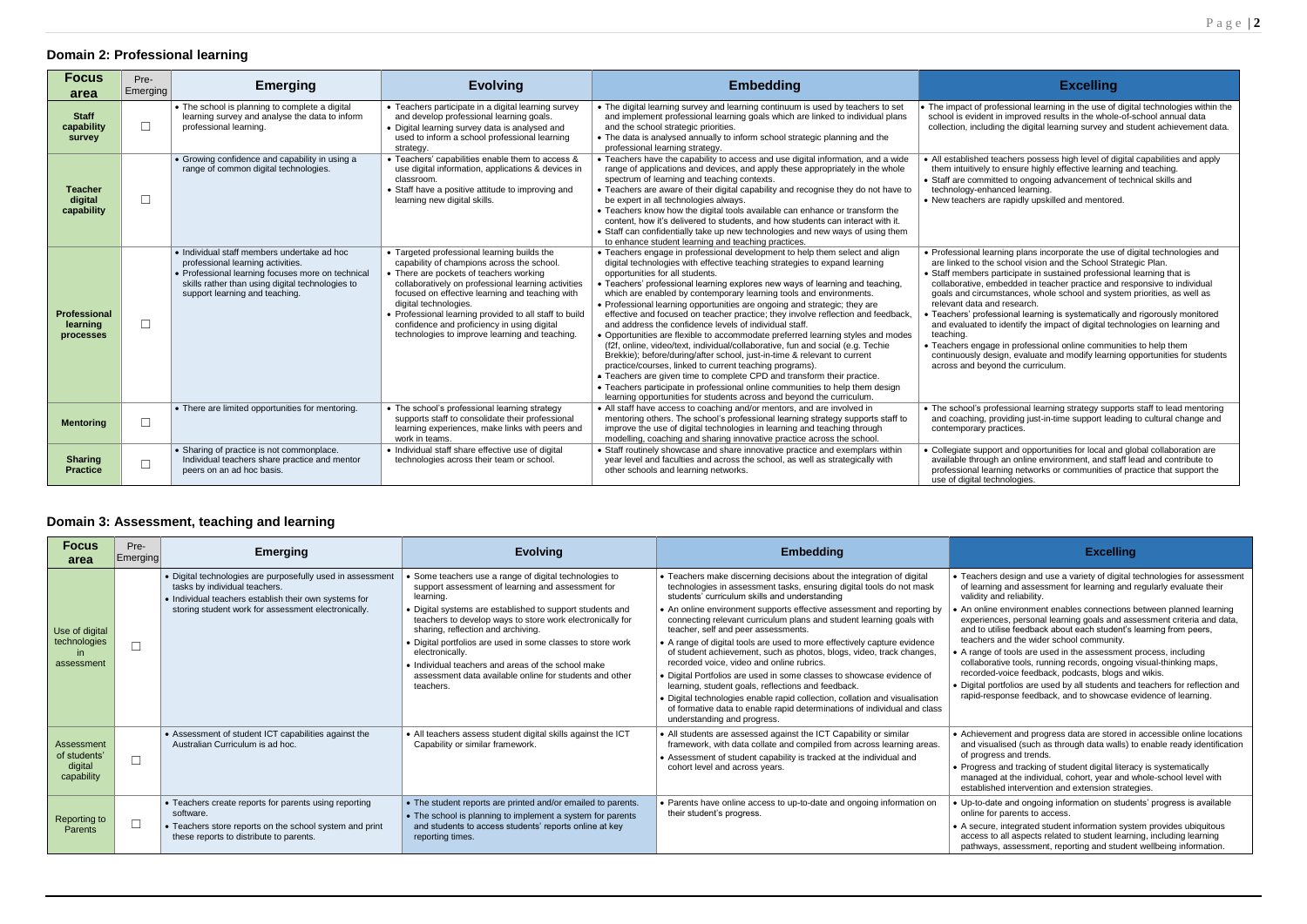# al technologies connect school planning, teacher planning, idual student plans, student data and assessment and reporting. al learning is planned across the 3 levels of planning, including e-school curriculum plan such that digital skill development, the tion and frequency of use of digital tools is planned, mapped shared. This helps ensure progressive development of student al capability and mastery of digital tools. ematic planning for digital learning ensures all aspects of the ICT ability are addressed in each year level. nline environment transforms curriculum planning, supporting ent-centred curriculum design. hers use digital technologies to collaborate and to share culum plans and resources across the school. hers use digital technologies to collaborate with other schools online learning communities, developing and sharing curriculum s, resources and approaches. al technologies support the delivery of a contemporary culum with clear learning goals and rich interactive learning onments that seamlessly integrate technology so students can ess information, and collaborate locally and globally to create ledge. hers reflect on, and adapt their pedagogical strategies when digital technologies to personalise and facilitate pupils' ership of their learning. school has established processes and digital technologies to individual learning needs for all students and to create dynamic, pnalised learning plans. achers are aware of best practices and effective ways to bye the learning success of all students using digital hologies. ents have a virtual space, tailored to their individual learning hronous, mobile and other emerging technologies are used to e a range of dynamic, virtual learning pathways, which enable ents to communicate, share, collaborate and co-create with one her, students around the world, and external experts in authentic ing opportunities. oseful use of diverse technologies that shift students from ive to active social learners (co-use or co-engagement). hers critically reflect and experiment with a range of digital ing activities, continuously evaluate their effectiveness, and **revise their teaching strategies accordingly.** blished process and templates for evaluating digital learning ities, and commitment to actively improving them. sions about the selection and use of digital technologies are e collaboratively with students, with high levels of student homy. ol routinely makes digital technologies and digital literacy ing opportunities available for the wider school community. e-School connectedness supported with tech. and social media. ol community is a critical partner in delivering deep authentic

al learning opportunities across diverse contexts. school regularly reviews new technologies and their use, making opriate changes to its policies and educational programs as part reflective and well-informed process.

school empowers teachers and learners to manage risks and appropriate digital and assistive technologies to support their social, psychological and physical wellbeing within and beyond ol.

| <b>Focus</b><br>area                                                | Pre-<br>Emerging | <b>Emerging</b>                                                                                                                                                                                                                                                                                                                                                                             | <b>Evolving</b>                                                                                                                                                                                                                                                                                                                                                                                                                                                                                   | <b>Embedding</b>                                                                                                                                                                                                                                                                                                                                                                                                                                                                                                                                                                                                                                                                                                                                                                                                                                                                                                                                                                                                          | <b>Excelling</b>                                                                                                                                                                                                                                                                                                                                                                                                               |
|---------------------------------------------------------------------|------------------|---------------------------------------------------------------------------------------------------------------------------------------------------------------------------------------------------------------------------------------------------------------------------------------------------------------------------------------------------------------------------------------------|---------------------------------------------------------------------------------------------------------------------------------------------------------------------------------------------------------------------------------------------------------------------------------------------------------------------------------------------------------------------------------------------------------------------------------------------------------------------------------------------------|---------------------------------------------------------------------------------------------------------------------------------------------------------------------------------------------------------------------------------------------------------------------------------------------------------------------------------------------------------------------------------------------------------------------------------------------------------------------------------------------------------------------------------------------------------------------------------------------------------------------------------------------------------------------------------------------------------------------------------------------------------------------------------------------------------------------------------------------------------------------------------------------------------------------------------------------------------------------------------------------------------------------------|--------------------------------------------------------------------------------------------------------------------------------------------------------------------------------------------------------------------------------------------------------------------------------------------------------------------------------------------------------------------------------------------------------------------------------|
| Curriculum<br>planning                                              | $\Box$           | • Individual teachers and some teaching teams make<br>decisions about how they use digital technologies for<br>learning and teaching.<br>• The use of digital technologies to support the delivery of<br>curriculum is incidental, rather than planned across the<br>school.<br>• Curriculum plans incorporating the use of digital<br>technologies emphasise hardware and software skills. | • Individual teachers or teams develop curriculum plans that<br>include teacher-directed use of digital technologies to<br>support specific student learning outcomes through varied<br>approaches and resources in some curriculum areas.<br>• Individual teachers access a range of digital resources and<br>tools and integrate them routinely into curriculum planning.<br>• Effective use of digital technologies is taught 'just-in-time' to<br>support student learning in targeted units. | • There is a whole school approach to curriculum planning that integrates<br>the widespread and frequent use of digital technologies to enhance<br>student learning.<br>• The purposeful integration of effective digital learning is a frequent and<br>natural part of learning and teaching across all curriculum areas and<br>year levels.<br>• Teachers select appropriate digital technologies to support deep thinking<br>and authentic learning<br>• Teachers apply a deep understanding of how the digital skills of the ICT<br>Capability are developed and applied across learning areas, including to<br>develop specific learning area skills.                                                                                                                                                                                                                                                                                                                                                                | · Digital technologies connect school plani<br>individual student plans, student data and<br>• Digital learning is planned across the 3 le<br>whole-school curriculum plan such that d<br>selection and frequency of use of digital t<br>and shared. This helps ensure progressiv<br>digital capability and mastery of digital to<br>• Systematic planning for digital learning e<br>Capability are addressed in each year lev |
| Collaborative<br>planning and<br>sharing                            | $\Box$           | • Individual teachers plan and store curriculum planning<br>documents on their notebooks and some make them<br>available on the school intranet.                                                                                                                                                                                                                                            | • Teachers access and build curriculum plans online, using<br>online folders and files to organise and manage content.<br>• Curriculum plans and teaching resources are shared<br>between staff in an online environment.                                                                                                                                                                                                                                                                         | • Curriculum planning occurs in an online environment that fully integrates<br>teaching, learning, assessment and reporting, enabling teachers to plan<br>collaboratively and share curriculum plans and resources.<br>• Teachers participate in professional online communities to help them<br>design learning opportunities for students across and beyond the<br>curriculum.                                                                                                                                                                                                                                                                                                                                                                                                                                                                                                                                                                                                                                          | • An online environment transforms curricu<br>student-centred curriculum design.<br>• Teachers use digital technologies to colla<br>curriculum plans and resources across th<br>• Teachers use digital technologies to colla<br>and online learning communities, develop<br>plans, resources and approaches.                                                                                                                   |
| Enhancing<br>learning                                               | $\Box$           | • Digital resources are used in stand-alone activities.<br>• Digital technologies are used to support teaching<br>methods that focus on delivery of information and<br>engagement.<br>• Investigating ways e-learning can positively impact on<br>student achievement.                                                                                                                      | • Trialling different ways digital learning and tools can<br>positively impact student achievement and refining<br>programmes as a result.                                                                                                                                                                                                                                                                                                                                                        | • Effective, evidence-based pedagogical approaches to learning and<br>teaching with digital technologies are clearly articulated, aligned to the<br>school's pedagogical approach, and are applied across the school to<br>ensure digital pedagogy has a positive impact on student achievement<br>and engagement.<br>• Curriculum delivery across the school enabled by the use of digital<br>technologies enhances learning and teaching by providing student-<br>centred learning resources and environments.<br>• Student learning is extended and students are challenged through<br>authentic learning contexts that require inquiry, collaboration,<br>communication and problem-solving.<br>• The use of digital technologies supports contemporary skills including<br>higher-order thinking, decision-making, communication, collaboration,<br>creativity and problem-solving.<br>• Teachers know the limitations of digital learning and benefits of non-<br>digital and physical learning, ensuring a diverse | • Digital technologies support the delivery<br>curriculum with clear learning goals and<br>environments that seamlessly integrate to<br>access information, and collaborate local<br>knowledge.<br>• Teachers reflect on, and adapt their peda<br>using digital technologies to personalise<br>ownership of their learning.                                                                                                    |
| Differentiation                                                     | $\Box$           | • Limited or ad-hoc differentiation of digital learning tasks<br>to cater for some needs of learners.                                                                                                                                                                                                                                                                                       | • The school is exploring and trialling ways to address<br>individual learning needs through the use of digital learning<br>• Teachers allocate different digital resources to different<br>learners according to need.                                                                                                                                                                                                                                                                           | • The school has embedded practices to address individual learning<br>needs through the use of digital learning<br>• Teachers use technical knowledge to deliver differentiated learning in<br>digital tasks that address individual learning needs., such as by: using a<br>range of digital resources for a learning activity; using inbuilt features of<br>digital tools; and structuring layout and flow of content on digital<br>platforms.<br>• Departmental advice and current best-in-class resources and tools are<br>used to ensure accessibility and success for all students.                                                                                                                                                                                                                                                                                                                                                                                                                                 | • The school has established processes are<br>meet individual learning needs for all stud<br>personalised learning plans.<br>• All teachers are aware of best practices a<br>improve the learning success of all stude<br>technologies.<br>• Students have a virtual space, tailored to<br>needs.                                                                                                                              |
| Extending<br>learning                                               | $\Box$           | • The school is identifying ways to use digital technologies<br>to make connections (locally and nationally) for learning.                                                                                                                                                                                                                                                                  | • The use digital technologies to make connections (locally<br>nationally, internationally) as a planned part of learning<br>programmes is being trialled.                                                                                                                                                                                                                                                                                                                                        | • Digital technologies support students to communicate, share,<br>collaborate, investigate and co-create within local and global<br>communities. Examples include citizen science projects, inter-school<br>research projects, interviewing external experts, etc.                                                                                                                                                                                                                                                                                                                                                                                                                                                                                                                                                                                                                                                                                                                                                        | · Synchronous, mobile and other emerging<br>create a range of dynamic, virtual learnin<br>students to communicate, share, collabor<br>another, students around the world, and<br>learning opportunities.                                                                                                                                                                                                                       |
| Engagement                                                          | $\Box$           | • Digital technologies are used to motivate students to start<br>the learning process.                                                                                                                                                                                                                                                                                                      | · Digital technologies have a positive impact on students'<br>engagement.<br>• Increasing awareness of using technologies to engage<br>students in the learning and avoiding the technology itself<br>distracting from the learning outcomes, such as through<br>extrinsic rewards.                                                                                                                                                                                                               | • The use of digital technologies has a positive impact on students'<br>attitudes to learning, improving self-esteem and their understanding of<br>themselves as learners.                                                                                                                                                                                                                                                                                                                                                                                                                                                                                                                                                                                                                                                                                                                                                                                                                                                | • Purposeful use of diverse technologies th<br>passive to active social learners (co-use                                                                                                                                                                                                                                                                                                                                       |
| Evaluating<br>digital<br>learning                                   | $\Box$           | • Individual teacher reflections on the effectiveness of<br>digital learning activities and tools.                                                                                                                                                                                                                                                                                          | • Occasional evaluation by teaching teams.                                                                                                                                                                                                                                                                                                                                                                                                                                                        | • Teachers regularly evaluate effectiveness individually and in teams, and<br>revise tasks and digital teaching strategies to innovate and improve<br>educational practice.                                                                                                                                                                                                                                                                                                                                                                                                                                                                                                                                                                                                                                                                                                                                                                                                                                               | • Teachers critically reflect and experiment<br>learning activities, continuously evaluate<br>revise their teaching strategies according<br>• Established process and templates for ev<br>activities, and commitment to actively imp                                                                                                                                                                                           |
| Choice                                                              | $\Box$           | • The teacher directs students in the use of digital<br>technologies                                                                                                                                                                                                                                                                                                                        | • The selection and application of digital technologies are<br>managed by the teacher with occasional student choice.                                                                                                                                                                                                                                                                                                                                                                             | • Teachers and students negotiate the way digital technologies are used<br>and managed to meet learning needs. Students have choice of<br>technologies given by teacher.                                                                                                                                                                                                                                                                                                                                                                                                                                                                                                                                                                                                                                                                                                                                                                                                                                                  | • Decisions about the selection and use of<br>made collaboratively with students, with I<br>autonomy.                                                                                                                                                                                                                                                                                                                          |
| Home-<br>school<br>partnerships                                     | $\Box$           | • School is identifying opportunities to make digital<br>technologies and digital literacy learning available for our<br>school community.                                                                                                                                                                                                                                                  | • School is trialling ways to make digital technologies and<br>digital literacy learning available for school community.<br>• Parents understand and are able to connect with student<br>learning.                                                                                                                                                                                                                                                                                                | • School has established ways to make digital technologies and digital<br>literacy learning available for our school community.<br>• School harnesses expertise of school community to provide rich and<br>authentic digital learning experiences.                                                                                                                                                                                                                                                                                                                                                                                                                                                                                                                                                                                                                                                                                                                                                                        | • School routinely makes digital technologi<br>learning opportunities available for the wi<br>• Home-School connectedness supported<br>• School community is a critical partner in<br>digital learning opportunities across diver                                                                                                                                                                                              |
| Safe,<br>responsible &<br>ethical use of<br>digital<br>technologies | $\Box$           | • The school develops policies to ensure appropriate social<br>and ethical values with the use of digital technologies.<br>• There is communication and implementation of safe and<br>ethical behaviours relating to the online safety and<br>wellbeing of staff and students using digital technologies.                                                                                   | • The school uses policies to develop curriculum contexts to<br>ensure appropriate safe and ethical behaviours with the use<br>of digital technologies.<br>• Individual teachers manage and educate students in the<br>ethical and safe use of digital technologies within their<br>classroom.                                                                                                                                                                                                    | • The school develops protocols and awareness about safe, equitable and<br>ethical use of digital technologies at school and at home, through<br>collaborative processes which include students, teachers and parents.                                                                                                                                                                                                                                                                                                                                                                                                                                                                                                                                                                                                                                                                                                                                                                                                    | • The school regularly reviews new techno<br>appropriate changes to its policies and e<br>of a reflective and well-informed process<br>• The school empowers teachers and learn<br>use appropriate digital and assistive tech<br>own social, psychological and physical w<br>school.                                                                                                                                           |